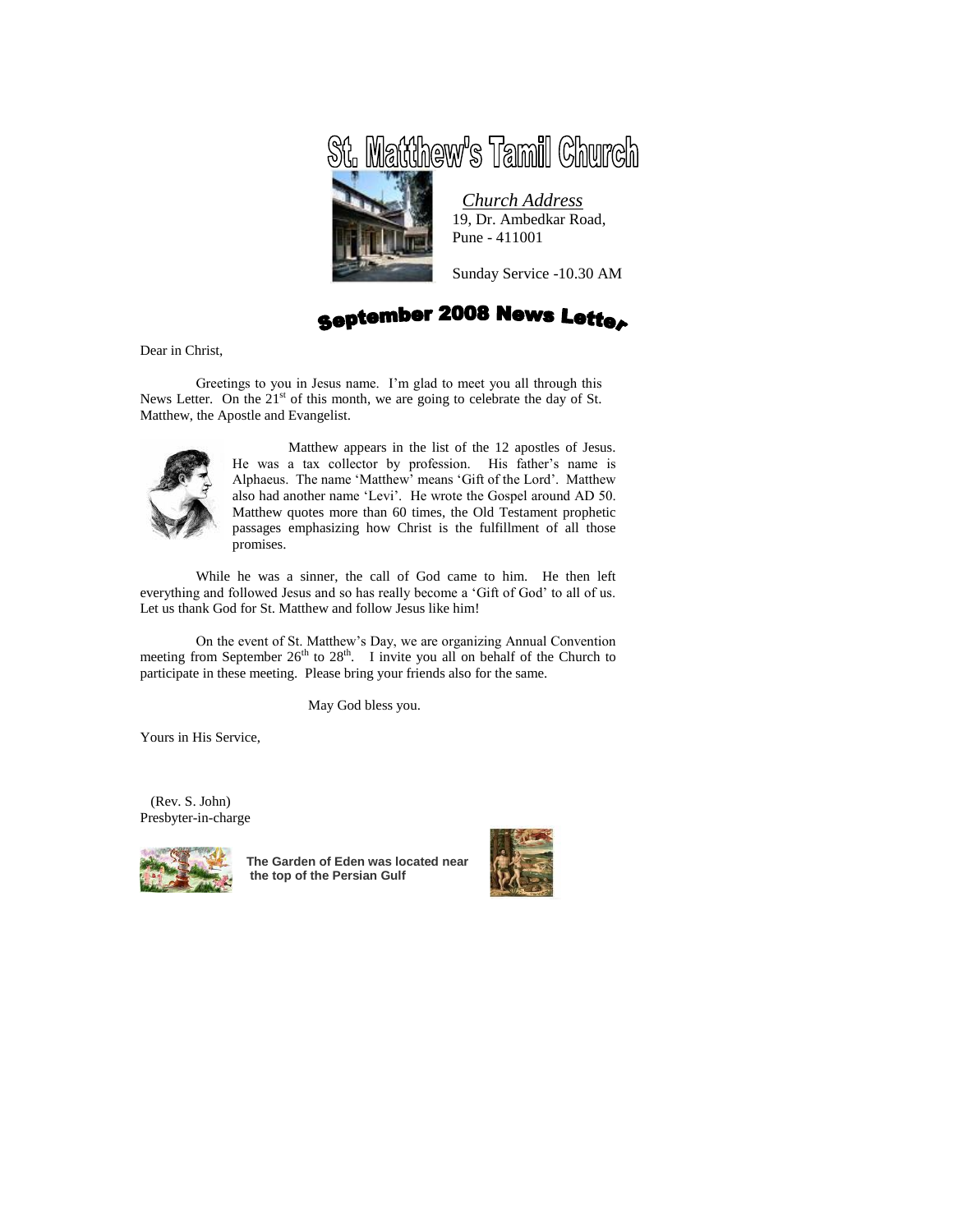# As we remember St. Matthew this month…

 *Matthew was a native of Cana, the scene of the wedding feast at which Jesus performed his first miracle of changing the water to wine. He became a tax collector for the Roman government, a position that has endeared no one to the taxpayer at any time in history, but which in the time of Christ, when the populace was taxed to excess, was deemed second in unpopularity only to the executioner.* 



*Jesus was traveling on the Mediterranean Damascus road when he came upon Matthew who was stationed there in his inglorious pursuit. Standing at a lake near the city of Capernaum, Matthew's gaze met the Lord's and Jesus spoke to him, uttering only two words: "Follow me."*



*Matthew preached the Gospel for many years after the death of Christ, traveling throughout the Holy Land and finally meeting a martyr's death at the hands of pagans in Ethiopia. His final verse is his epitaph. "Teaching them to observe all things whatsoever I have commanded you: and, lo, I am with you always, even unto the end of the world. Amen."*

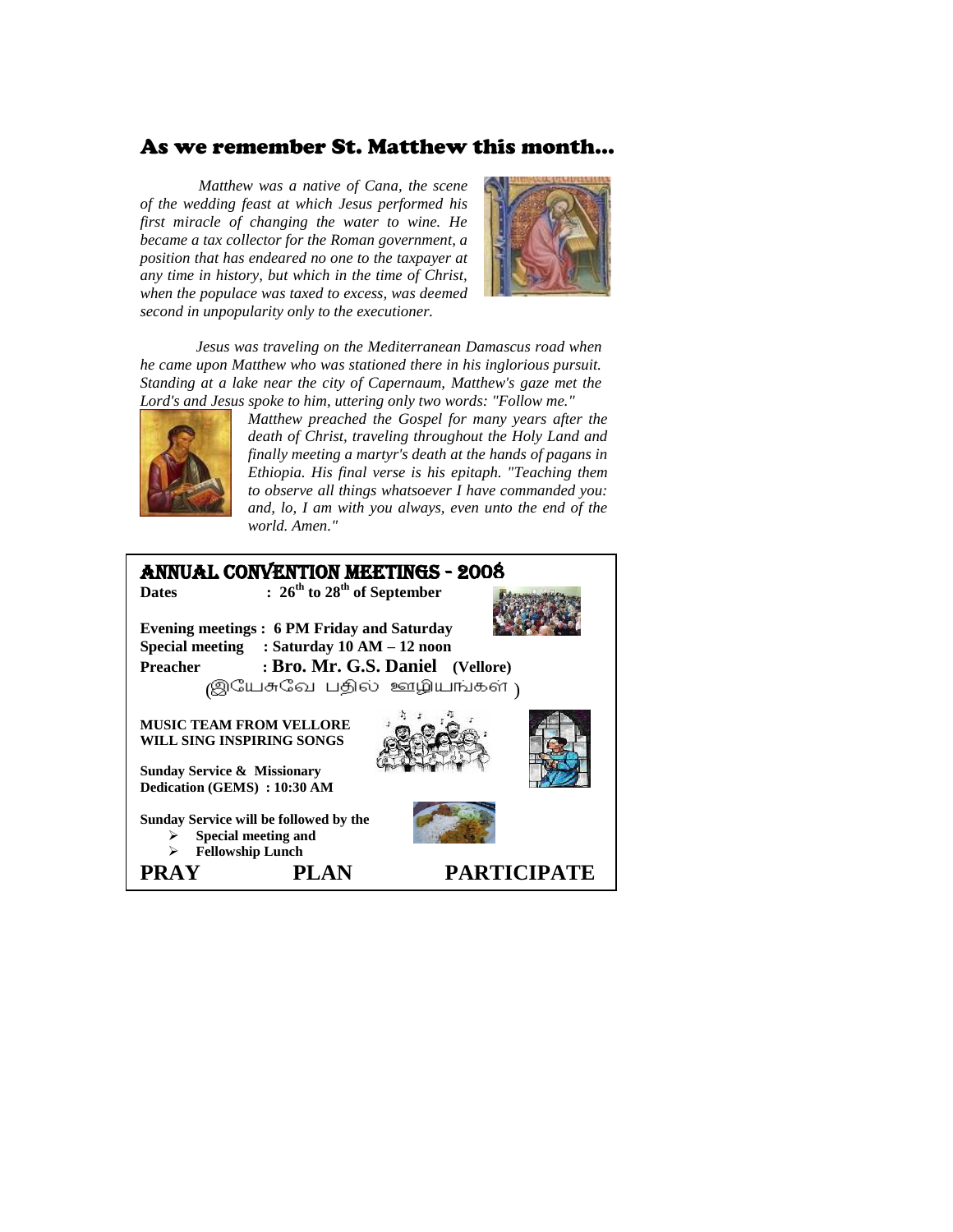## **Give thanks to the Lord; His love endures forever. Ps. 106:1**

*May the good God bless all our members who celebrate their birthdays and wedding anniversaries.*

### **Birthdays**



- *1. Mrs. M.D. Mercy Prasanna*
- *2. Miss Cecilia Ivana Stephen 6. Mrs. Hepzibah Christian*
- *7 Mr. Daltan Rajan*
- *7. Miss AngelineRajasekar*
- *10. Mr. Shelton Thangiah*
- *12 Mr. Savio Kenneth Jesudass*
- *13. Mr. Shebin Silvister*
- *14. Rev. S. John*
- *15. Mrs. Grace Lawrence 15. Miss. Gracia Daniel*
- *17. Mrs. Adeline Babu*
- *18. Miss. Rhea Ruban*
- *19. Mrs. Sophana Azariah*
- *19. Miss. Sharon Samson*
- *20. Mrs. Rita Michael*
- *21. Mr. Babu U.B.I.*
- *21. Mrs. Rebecca Gunaseelan 22. Miss. Matilda Charles*
- *29. Mrs. Prem Sujatha Matthew Manoharan*
- *30. Mrs. Shanthi Doss*
- *30. Mrs. Navina Johnson*

## Wedding Anniversaries



- *Mr. & Mrs. Ambasankar*
- *Mr. & Mrs. Charles Premkumar*
- *Mr. & Mrs. Rajan J.*
- *Mr. & Mrs. Y. Sugumar*
- *Mr. & Mrs. Bestus Navamani*
- *Mr. & Mrs. Daniel Selvin Pillai*
- *Mr. & Mrs. Patrick John*

# **OTHER ACTIVITIES:**

YOUTH FELLOWSHIP

 $s_1$ <sup>st</sup>,  $2^{nd}$ ,  $3^{rd}$ ,  $5^{th}$  Sunday during the Service

**MENS FELLOWSHIP & WOMENS FELLOWSHIP** after the Sunday Service

-  $2<sup>nd</sup>$  and  $4<sup>th</sup>$  Sunday



**CONFIRMATION CLASSES -** Every Sunday after the service **MUSIC CLASSES**  $-2^{nd}$  & 4<sup>th</sup> Sunday after the Service.

### **SUNDAY SCHOOL**

 $2<sup>nd</sup>$ ,  $3<sup>rd</sup>$ ,  $4<sup>th</sup>$  and  $5<sup>th</sup>$  Sunday during the Service *Exams will be held on the below dates:*

21st September - I Revision *30th November* 19th October - II Revision *Final Exam*